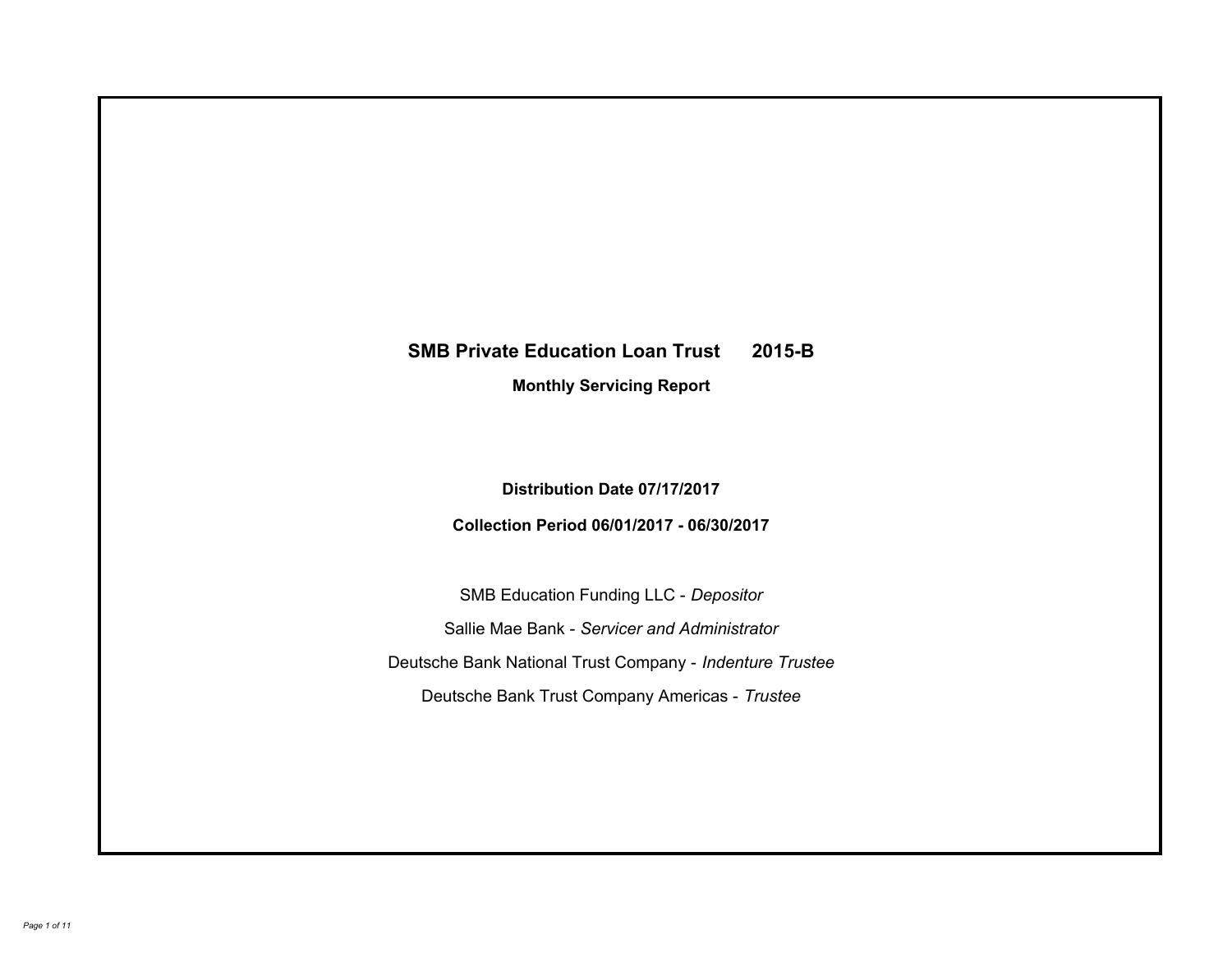A

| <b>Principal Balance</b><br>\$700,964,388.29<br>\$585,104,849.08<br>Interest to be Capitalized Balance<br>42,430,107.89<br>38,814,108.35<br>Pool Balance<br>\$743,394,496.18<br>\$623,918,957.43<br>Weighted Average Coupon (WAC)<br>WAC1 (Contractual Interest Rate on the Loan)<br>8.20%<br>8.81%<br>WAC2 (Average of Applicable Interest Rate)<br>8.18%<br>8.77%<br>8.13%<br>WAC3 (Average of Actual Interest Rate)<br>8.69%<br>Weighted Average Remaining Term<br>128.84<br>120.29<br>Number of Loans<br>63,899<br>54,111<br>Number of Borrowers<br>43,918<br>36,775<br>Pool Factor<br>0.839283800<br>7.40%<br>Since Issued Total Constant Prepayment Rate (1)<br><b>Debt Securities</b><br>Cusip/Isin<br>06/15/2017<br>78448QAA6<br>A1<br>\$45,668,219.16<br>A <sub>2</sub> A<br>78448QAB4<br>\$192,000,000.00<br>A <sub>2</sub> B<br>78448QAC2<br>\$90,000,000.00<br>A <sub>3</sub><br>78448QAD0<br>\$75,000,000.00<br>B<br>78448QAE8<br>\$70,000,000.00<br>$\mathsf C$<br>78448QAF5<br>\$50,000,000.00<br>$\mathsf C$<br>06/15/2017<br><b>Certificates</b><br>Cusip/Isin<br>\$100,000.00<br>Residual<br>78448Q108<br><b>Account Balances</b><br>06/15/2017<br>Reserve Account Balance<br>\$1,896,081.00<br>06/15/2017<br><b>Asset / Liability</b><br>Overcollateralization Percentage<br>16.23%<br>\$187,175,687.23<br>Specified Overcollateralization Amount | A | <b>Student Loan Portfolio Characteristics</b> | Settlement Date<br>07/30/2015 | 05/31/2017 | 06/30/2017            |
|----------------------------------------------------------------------------------------------------------------------------------------------------------------------------------------------------------------------------------------------------------------------------------------------------------------------------------------------------------------------------------------------------------------------------------------------------------------------------------------------------------------------------------------------------------------------------------------------------------------------------------------------------------------------------------------------------------------------------------------------------------------------------------------------------------------------------------------------------------------------------------------------------------------------------------------------------------------------------------------------------------------------------------------------------------------------------------------------------------------------------------------------------------------------------------------------------------------------------------------------------------------------------------------------------------------------------------------------------------------------|---|-----------------------------------------------|-------------------------------|------------|-----------------------|
|                                                                                                                                                                                                                                                                                                                                                                                                                                                                                                                                                                                                                                                                                                                                                                                                                                                                                                                                                                                                                                                                                                                                                                                                                                                                                                                                                                      |   |                                               |                               |            | \$579,768,811.86      |
|                                                                                                                                                                                                                                                                                                                                                                                                                                                                                                                                                                                                                                                                                                                                                                                                                                                                                                                                                                                                                                                                                                                                                                                                                                                                                                                                                                      |   |                                               |                               |            | 37,312,862.42         |
|                                                                                                                                                                                                                                                                                                                                                                                                                                                                                                                                                                                                                                                                                                                                                                                                                                                                                                                                                                                                                                                                                                                                                                                                                                                                                                                                                                      |   |                                               |                               |            | \$617,081,674.28      |
|                                                                                                                                                                                                                                                                                                                                                                                                                                                                                                                                                                                                                                                                                                                                                                                                                                                                                                                                                                                                                                                                                                                                                                                                                                                                                                                                                                      |   |                                               |                               |            |                       |
|                                                                                                                                                                                                                                                                                                                                                                                                                                                                                                                                                                                                                                                                                                                                                                                                                                                                                                                                                                                                                                                                                                                                                                                                                                                                                                                                                                      |   |                                               |                               |            | 8.89%                 |
|                                                                                                                                                                                                                                                                                                                                                                                                                                                                                                                                                                                                                                                                                                                                                                                                                                                                                                                                                                                                                                                                                                                                                                                                                                                                                                                                                                      |   |                                               |                               |            | 8.85%                 |
|                                                                                                                                                                                                                                                                                                                                                                                                                                                                                                                                                                                                                                                                                                                                                                                                                                                                                                                                                                                                                                                                                                                                                                                                                                                                                                                                                                      |   |                                               |                               |            | 8.77%                 |
| В<br>D<br>E                                                                                                                                                                                                                                                                                                                                                                                                                                                                                                                                                                                                                                                                                                                                                                                                                                                                                                                                                                                                                                                                                                                                                                                                                                                                                                                                                          |   |                                               |                               |            | 119.81                |
|                                                                                                                                                                                                                                                                                                                                                                                                                                                                                                                                                                                                                                                                                                                                                                                                                                                                                                                                                                                                                                                                                                                                                                                                                                                                                                                                                                      |   |                                               |                               |            | 53,538                |
|                                                                                                                                                                                                                                                                                                                                                                                                                                                                                                                                                                                                                                                                                                                                                                                                                                                                                                                                                                                                                                                                                                                                                                                                                                                                                                                                                                      |   |                                               |                               |            | 36,390<br>0.830086418 |
|                                                                                                                                                                                                                                                                                                                                                                                                                                                                                                                                                                                                                                                                                                                                                                                                                                                                                                                                                                                                                                                                                                                                                                                                                                                                                                                                                                      |   |                                               |                               |            | 7.50%                 |
|                                                                                                                                                                                                                                                                                                                                                                                                                                                                                                                                                                                                                                                                                                                                                                                                                                                                                                                                                                                                                                                                                                                                                                                                                                                                                                                                                                      |   |                                               |                               |            |                       |
|                                                                                                                                                                                                                                                                                                                                                                                                                                                                                                                                                                                                                                                                                                                                                                                                                                                                                                                                                                                                                                                                                                                                                                                                                                                                                                                                                                      |   |                                               |                               |            | 07/17/2017            |
|                                                                                                                                                                                                                                                                                                                                                                                                                                                                                                                                                                                                                                                                                                                                                                                                                                                                                                                                                                                                                                                                                                                                                                                                                                                                                                                                                                      |   |                                               |                               |            | \$37,185,675.68       |
|                                                                                                                                                                                                                                                                                                                                                                                                                                                                                                                                                                                                                                                                                                                                                                                                                                                                                                                                                                                                                                                                                                                                                                                                                                                                                                                                                                      |   |                                               |                               |            | \$192,000,000.00      |
|                                                                                                                                                                                                                                                                                                                                                                                                                                                                                                                                                                                                                                                                                                                                                                                                                                                                                                                                                                                                                                                                                                                                                                                                                                                                                                                                                                      |   |                                               |                               |            | \$90,000,000.00       |
|                                                                                                                                                                                                                                                                                                                                                                                                                                                                                                                                                                                                                                                                                                                                                                                                                                                                                                                                                                                                                                                                                                                                                                                                                                                                                                                                                                      |   |                                               |                               |            | \$75,000,000.00       |
|                                                                                                                                                                                                                                                                                                                                                                                                                                                                                                                                                                                                                                                                                                                                                                                                                                                                                                                                                                                                                                                                                                                                                                                                                                                                                                                                                                      |   |                                               |                               |            | \$70,000,000.00       |
|                                                                                                                                                                                                                                                                                                                                                                                                                                                                                                                                                                                                                                                                                                                                                                                                                                                                                                                                                                                                                                                                                                                                                                                                                                                                                                                                                                      |   |                                               |                               |            | \$50,000,000.00       |
|                                                                                                                                                                                                                                                                                                                                                                                                                                                                                                                                                                                                                                                                                                                                                                                                                                                                                                                                                                                                                                                                                                                                                                                                                                                                                                                                                                      |   |                                               |                               |            |                       |
|                                                                                                                                                                                                                                                                                                                                                                                                                                                                                                                                                                                                                                                                                                                                                                                                                                                                                                                                                                                                                                                                                                                                                                                                                                                                                                                                                                      |   |                                               |                               |            | 07/17/2017            |
|                                                                                                                                                                                                                                                                                                                                                                                                                                                                                                                                                                                                                                                                                                                                                                                                                                                                                                                                                                                                                                                                                                                                                                                                                                                                                                                                                                      |   |                                               |                               |            | \$100,000.00          |
|                                                                                                                                                                                                                                                                                                                                                                                                                                                                                                                                                                                                                                                                                                                                                                                                                                                                                                                                                                                                                                                                                                                                                                                                                                                                                                                                                                      |   |                                               |                               |            |                       |
|                                                                                                                                                                                                                                                                                                                                                                                                                                                                                                                                                                                                                                                                                                                                                                                                                                                                                                                                                                                                                                                                                                                                                                                                                                                                                                                                                                      |   |                                               |                               |            | 07/17/2017            |
|                                                                                                                                                                                                                                                                                                                                                                                                                                                                                                                                                                                                                                                                                                                                                                                                                                                                                                                                                                                                                                                                                                                                                                                                                                                                                                                                                                      |   |                                               |                               |            | \$1,896,081.00        |
|                                                                                                                                                                                                                                                                                                                                                                                                                                                                                                                                                                                                                                                                                                                                                                                                                                                                                                                                                                                                                                                                                                                                                                                                                                                                                                                                                                      |   |                                               |                               |            |                       |
|                                                                                                                                                                                                                                                                                                                                                                                                                                                                                                                                                                                                                                                                                                                                                                                                                                                                                                                                                                                                                                                                                                                                                                                                                                                                                                                                                                      |   |                                               |                               |            | 07/17/2017            |
|                                                                                                                                                                                                                                                                                                                                                                                                                                                                                                                                                                                                                                                                                                                                                                                                                                                                                                                                                                                                                                                                                                                                                                                                                                                                                                                                                                      |   |                                               |                               |            | 16.67%                |
|                                                                                                                                                                                                                                                                                                                                                                                                                                                                                                                                                                                                                                                                                                                                                                                                                                                                                                                                                                                                                                                                                                                                                                                                                                                                                                                                                                      |   |                                               |                               |            | \$185,124,502.28      |
| Actual Overcollateralization Amount                                                                                                                                                                                                                                                                                                                                                                                                                                                                                                                                                                                                                                                                                                                                                                                                                                                                                                                                                                                                                                                                                                                                                                                                                                                                                                                                  |   |                                               | \$101,250,738.27              |            | \$102,895,998.60      |

(1) Since Issued Total CPR calculations found in monthly servicing reports issued on or prior to September 15, 2015 originally included loans that were removed from the pool by the sponsor because they became ineligible for the pool between the cut-off date and settlement date. On October 5, 2015, Since Issued Total CPR calculations were revised to exclude these loans and all prior monthly servicing reports were restated. For additional information, see 'Since Issued CPR Methodology' found on page 11 of this report.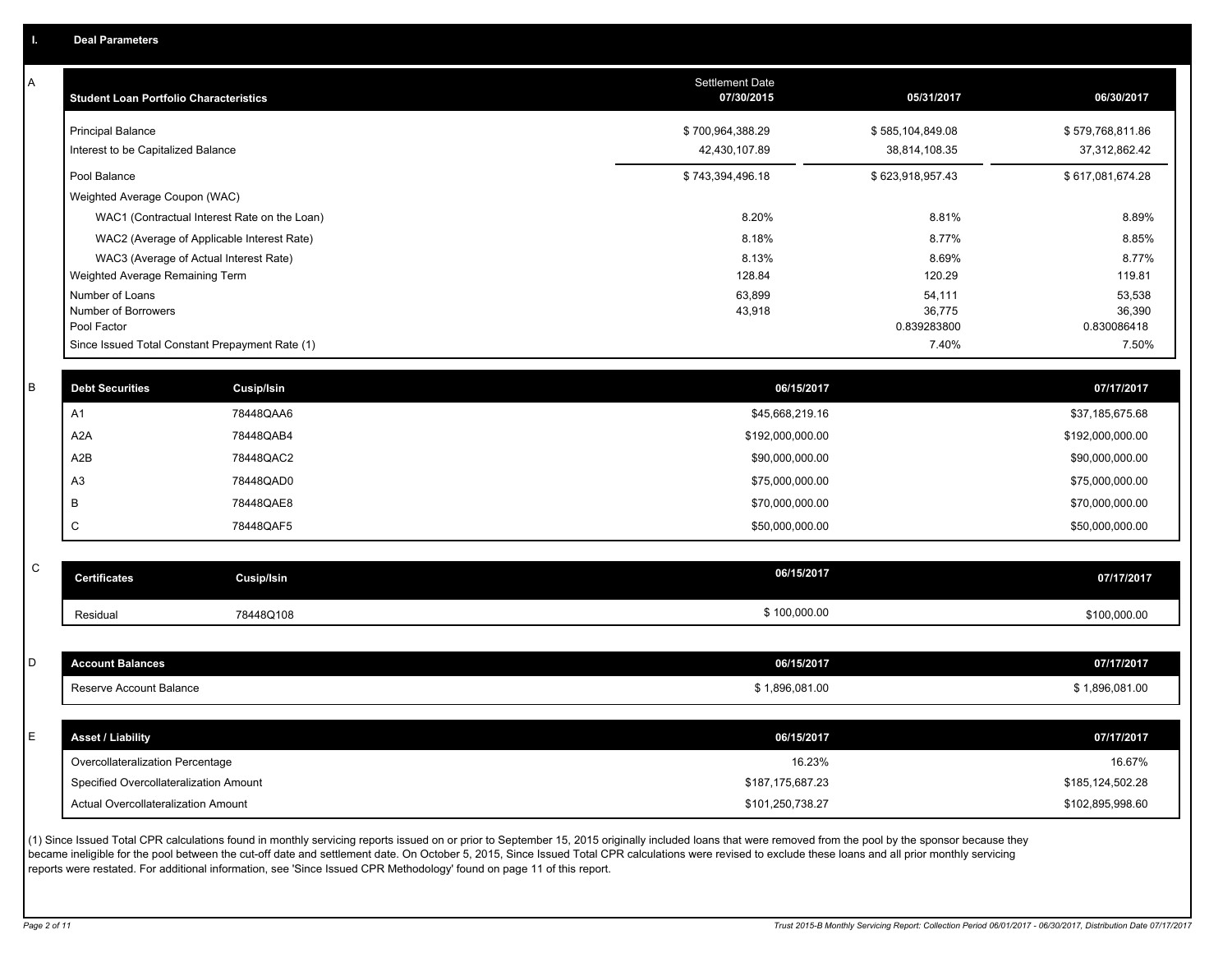## **II. 2015-B Trust Activity 06/01/2017 through 06/30/2017**

| Α  | <b>Student Loan Principal Receipts</b>                           |                 |  |
|----|------------------------------------------------------------------|-----------------|--|
|    | <b>Borrower Principal</b>                                        | 7,341,708.92    |  |
|    | Consolidation Activity Principal (1)                             | 0.00            |  |
|    | Seller Principal Reimbursement                                   | 218.01          |  |
|    | Servicer Principal Reimbursement                                 | 0.00            |  |
|    | Delinquent Principal Purchases by Servicer                       | 0.00            |  |
|    | <b>Other Principal Deposits</b>                                  | 0.00            |  |
|    | <b>Total Principal Receipts</b>                                  | \$7,341,926.93  |  |
| B  | <b>Student Loan Interest Receipts</b>                            |                 |  |
|    | Borrower Interest                                                | 2,689,864.06    |  |
|    | Consolidation Activity Interest (1)                              | 0.00            |  |
|    | Seller Interest Reimbursement                                    | 0.55            |  |
|    | Servicer Interest Reimbursement                                  | 0.00            |  |
|    | Delinquent Interest Purchases by Servicer                        | 0.00            |  |
|    | Other Interest Deposits                                          | 0.00            |  |
|    | <b>Total Interest Receipts</b>                                   | \$2,689,864.61  |  |
| С  | <b>Recoveries on Realized Losses</b>                             | \$169,235.24    |  |
| D  | <b>Investment Income</b>                                         | \$7,361.38      |  |
| E  | <b>Funds Borrowed from Next Collection Period</b>                | \$0.00          |  |
| F  | <b>Funds Repaid from Prior Collection Period</b>                 | \$0.00          |  |
| G  | Loan Sale or Purchase Proceeds                                   | \$0.00          |  |
| H  | Initial Deposits to Distribution Account                         | \$0.00          |  |
|    | <b>Excess Transferred from Other Accounts</b>                    | \$0.00          |  |
| J  | <b>Borrower Benefit Reimbursements</b>                           | \$0.00          |  |
| Κ  | <b>Other Deposits</b>                                            | \$0.00          |  |
| L. | <b>Other Fees Collected</b>                                      | \$0.00          |  |
| М  | <b>AVAILABLE FUNDS</b>                                           | \$10,208,388.16 |  |
| N  | Non-Cash Principal Activity During Collection Period             | \$2,005,889.71  |  |
| O  | Aggregate Purchased Amounts by the Depositor, Servicer or Seller | \$0.00          |  |
| P  | Aggregate Loan Substitutions                                     | \$0.00          |  |

(1) 'Consolidation Activity Principal' and 'Consolidation Activity Interest' refer to principal and interest received on trust loans consolidated by Sallie Mae Bank.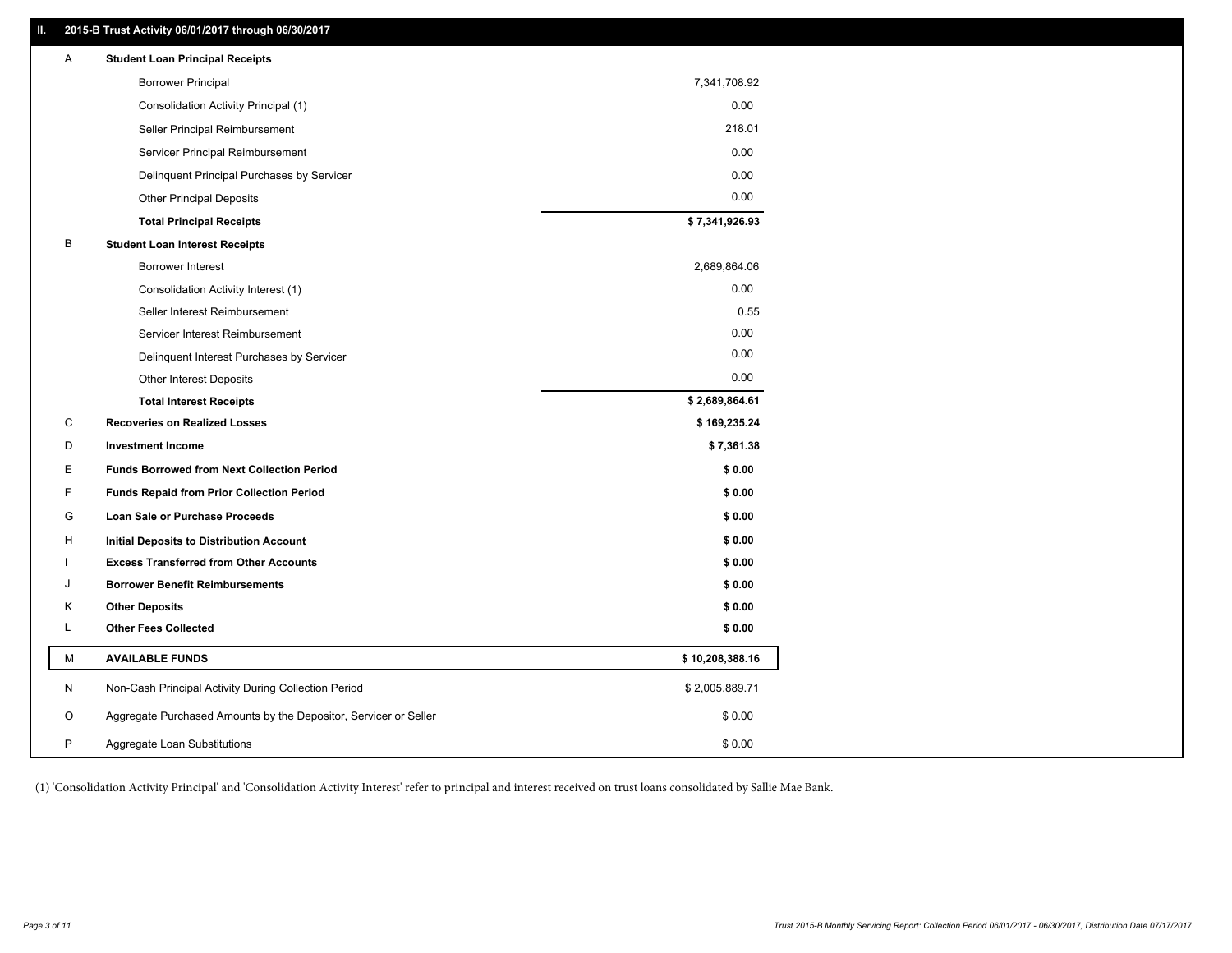|                   |                       |                          |         |                                                                  | <b>Loans by Repayment Status</b> |                            |                          |         |                                                           |                |                            |
|-------------------|-----------------------|--------------------------|---------|------------------------------------------------------------------|----------------------------------|----------------------------|--------------------------|---------|-----------------------------------------------------------|----------------|----------------------------|
|                   |                       |                          |         | 06/30/2017                                                       |                                  |                            |                          |         | 05/31/2017                                                |                |                            |
|                   |                       | <b>Wtd Avg</b><br>Coupon | # Loans | <b>Principal and</b><br><b>Interest Accrued</b><br>to Capitalize | % of Principal                   | % of Loans in<br>Repay (1) | <b>Wtd Avg</b><br>Coupon | # Loans | Principal and<br><b>Interest Accrued</b><br>to Capitalize | % of Principal | % of Loans in<br>Repay (1) |
| INTERIM:          | IN SCHOOL             | 9.78%                    | 4,599   | \$64,336,172.94                                                  | 10.426%                          | $-$ %                      | 9.65%                    | 5,695   | \$79,943,324.70                                           | 12.813%        | $-$ %                      |
|                   | GRACE                 | 9.59%                    | 3,065   | \$44,138,562.67                                                  | 7.153%                           | $-$ %                      | 9.50%                    | 2,553   | \$35,488,605.12                                           | 5.688%         | $-$ %                      |
|                   | <b>DEFERMENT</b>      | 9.71%                    | 2,282   | \$26,911,332.53                                                  | 4.361%                           | $-$ %                      | 9.57%                    | 2,370   | \$27,786,219.15                                           | 4.453%         | $-$ %                      |
| <b>REPAYMENT:</b> | <b>CURRENT</b>        | 8.47%                    | 41,007  | \$446,413,946.12                                                 | 72.343%                          | 92.676%                    | 8.39%                    | 40,940  | \$446,321,249.02                                          | 71.535%        | 92.848%                    |
|                   | 31-60 DAYS DELINQUENT | 9.43%                    | 637     | \$7,787,129.69                                                   | 1.262%                           | 1.617%                     | 9.27%                    | 715     | \$8,794,907.47                                            | 1.410%         | 1.830%                     |
|                   | 61-90 DAYS DELINQUENT | 8.84%                    | 321     | \$3,800,462.23                                                   | 0.616%                           | 0.789%                     | 9.11%                    | 251     | \$2,822,643.08                                            | 0.452%         | 0.587%                     |
|                   | > 90 DAYS DELINQUENT  | 9.88%                    | 131     | \$1,469,238.80                                                   | 0.238%                           | 0.305%                     | 9.55%                    | 142     | \$1,932,054.31                                            | 0.310%         | 0.402%                     |
|                   | FORBEARANCE           | 8.80%                    | 1,496   | \$22,224,829.30                                                  | 3.602%                           | 4.614%                     | 8.49%                    | 1,445   | \$20,829,954.58                                           | 3.339%         | 4.333%                     |
| <b>TOTAL</b>      |                       |                          | 53,538  | \$617,081,674.28                                                 | 100.00%                          | 100.00%                    |                          | 54,111  | \$623,918,957.43                                          | 100.00%        | 100.00%                    |

Percentages may not total 100% due to rounding \*

1 Loans classified in "Repayment" include any loan for which interim interest only, \$25 fixed payments or full principal and interest payments are due.

|                                                                                                                                                                                                           |                          |         | 06/30/2017                                                |                |                                |                          |         | 05/31/2017                                                       |                |                                |
|-----------------------------------------------------------------------------------------------------------------------------------------------------------------------------------------------------------|--------------------------|---------|-----------------------------------------------------------|----------------|--------------------------------|--------------------------|---------|------------------------------------------------------------------|----------------|--------------------------------|
|                                                                                                                                                                                                           | <b>Wtd Avg</b><br>Coupon | # Loans | Principal and<br><b>Interest Accrued</b><br>to Capitalize | % of Principal | % of Loans in<br>P&I Repay (2) | <b>Wtd Avg</b><br>Coupon | # Loans | <b>Principal and</b><br><b>Interest Accrued</b><br>to Capitalize | % of Principal | % of Loans in<br>P&I Repay (2) |
| IN SCHOOL<br>INTERIM:                                                                                                                                                                                     | 9.25%                    | 9,848   | \$136,376,838.47                                          | 22.100%        | $-$ %                          | 9.12%                    | 12,182  | \$170,091,674.49                                                 | 27.262%        | $-$ %                          |
| <b>GRACE</b>                                                                                                                                                                                              | 9.14%                    | 6,151   | \$88,124,213.04                                           | 14.281%        | $-$ %                          | 9.03%                    | 4,912   | \$68,152,249.40                                                  | 10.923%        | $-$ %                          |
| <b>DEFERMENT</b>                                                                                                                                                                                          | 9.25%                    | 4,357   | \$48,865,410.72                                           | 7.919%         | $-$ %                          | 9.15%                    | 4,484   | \$50,614,962.21                                                  | 8.112%         | $-$ %                          |
| <b>CURRENT</b><br>P&I REPAYMENT:                                                                                                                                                                          | 8.36%                    | 30,702  | \$309,643,660.75                                          | 50.179%        | 90.087%                        | 8.29%                    | 30,078  | \$302,034,022.14                                                 | 48.409%        | 90.143%                        |
| 31-60 DAYS DELINQUENT                                                                                                                                                                                     | 9.42%                    | 562     | \$6,941,787.22                                            | 1.125%         | 2.020%                         | 9.24%                    | 634     | \$7,708,404.44                                                   | 1.235%         | 2.301%                         |
| 61-90 DAYS DELINQUENT                                                                                                                                                                                     | 8.80%                    | 299     | \$3,566,577.57                                            | 0.578%         | 1.038%                         | 9.10%                    | 238     | \$2,601,644.18                                                   | 0.417%         | 0.776%                         |
| > 90 DAYS DELINQUENT                                                                                                                                                                                      | 9.93%                    | 123     | \$1,338,357.21                                            | 0.217%         | 0.389%                         | 9.58%                    | 138     | \$1,886,045.99                                                   | 0.302%         | 0.563%                         |
| FORBEARANCE                                                                                                                                                                                               | 8.80%                    | 1,496   | \$22,224,829.30                                           | 3.602%         | 6.466%                         | 8.49%                    | 1,445   | \$20,829,954.58                                                  | 3.339%         | 6.217%                         |
| <b>TOTAL</b><br>$\star$<br>Percentages may not total 100% due to rounding<br>2 Loans classified in "P&I Repayment" includes only those loans for which scheduled principal and interest payments are due. |                          | 53,538  | \$617,081,674.28                                          | 100.00%        | 100.00%                        |                          | 54,111  | \$623,918,957.43                                                 | 100.00%        | 100.00%                        |

WAC reflects WAC3 To conform with company standard reporting these sections now include Princial and Interest Accrued to Capitalize.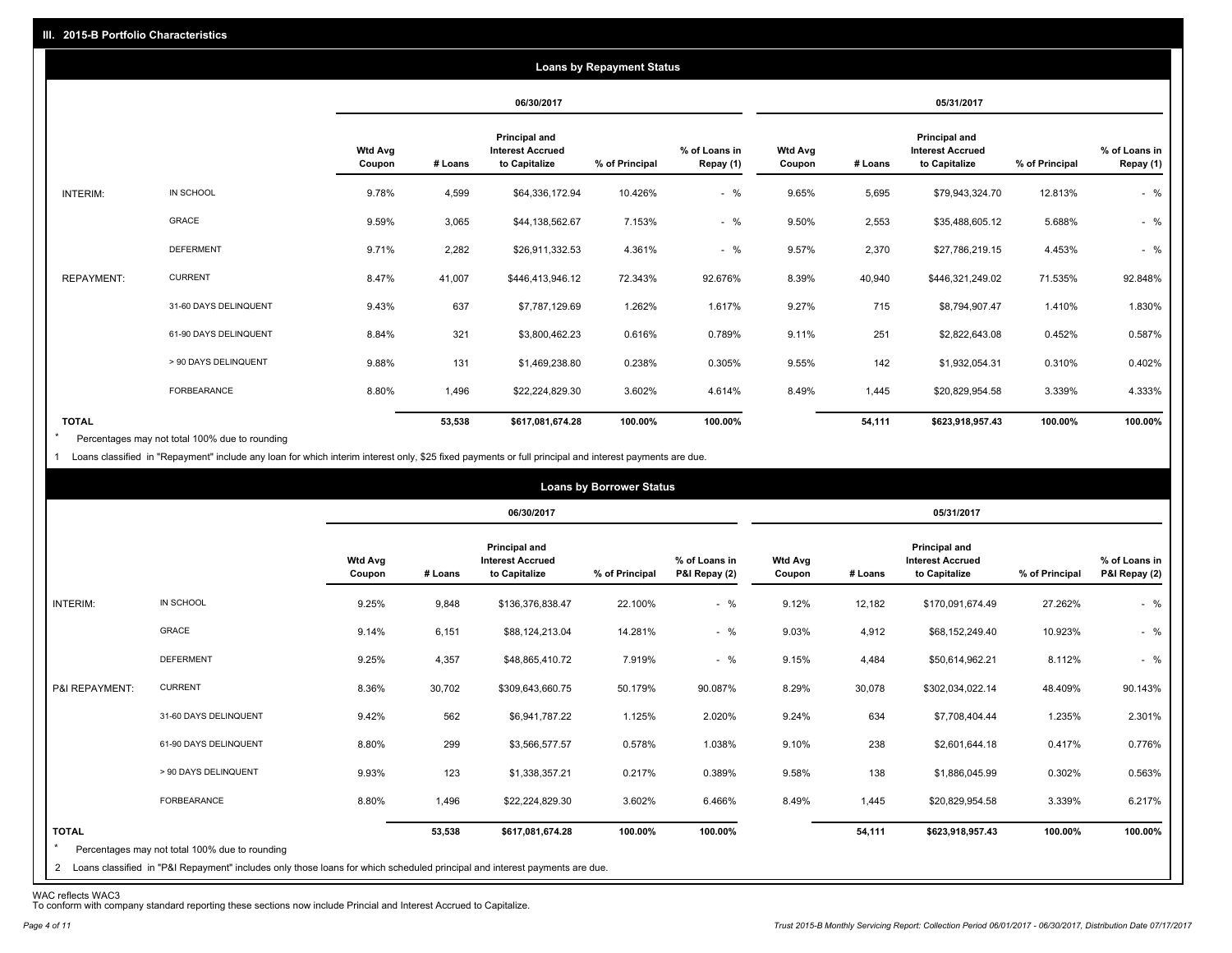|                                                                                                  | 6/30/2017        | 5/31/2017        |
|--------------------------------------------------------------------------------------------------|------------------|------------------|
| Pool Balance                                                                                     | \$617,081,674.28 | \$623,918,957.43 |
| Total # Loans                                                                                    | 53,538           | 54,111           |
| Total # Borrowers                                                                                | 36,390           | 36,775           |
| Weighted Average Coupon                                                                          | 8.85%            | 8.77%            |
| Weighted Average Remaining Term                                                                  | 119.81           | 120.29           |
| Percent of Pool - Cosigned                                                                       | 92.5%            | 92.5%            |
| Percent of Pool - Non Cosigned                                                                   | 7.5%             | 7.5%             |
| Borrower Interest Accrued for Period                                                             | \$4,125,056.56   | \$4,275,583.17   |
| <b>Outstanding Borrower Interest Accrued</b>                                                     | \$40,260,240.42  | \$41,816,296.69  |
| Gross Principal Realized Loss - Periodic                                                         | \$900,434.58     | \$880,815.81     |
| Gross Principal Realized Loss - Cumulative                                                       | \$11,969,042.03  | \$11,068,607.45  |
| Recoveries on Realized Losses - Periodic                                                         | \$169,235.24     | \$121,696.56     |
| Recoveries on Realized Losses - Cumulative                                                       | \$774,685.50     | \$605,450.26     |
| Net Losses - Periodic                                                                            | \$731,199.34     | \$759,119.25     |
| Net Losses - Cumulative                                                                          | \$11,194,356.53  | \$10,463,157.19  |
| Non-Cash Principal Activity - Capitalized Interest                                               | \$2,906,191.46   | \$910,323.06     |
| Since Issued Total Constant Prepayment Rate (CPR) (1)                                            | 7.50%            | 7.40%            |
| <b>Loan Substitutions</b>                                                                        | \$0.00           | \$0.00           |
| <b>Cumulative Loan Substitutions</b>                                                             | \$0.00           | \$0.00           |
| <b>Unpaid Servicing Fees</b>                                                                     | \$0.00           | \$0.00           |
| <b>Unpaid Administration Fees</b>                                                                | \$0.00           | \$0.00           |
| <b>Unpaid Carryover Servicing Fees</b>                                                           | \$0.00           | \$0.00           |
| Note Interest Shortfall                                                                          | \$0.00           | \$0.00           |
| Loans in Modification                                                                            | \$17,238,663.19  | \$16,093,790.36  |
| % of Loans in Modification as a % of Loans in Repayment (P&I)                                    | 5.36%            | 5.12%            |
|                                                                                                  |                  |                  |
|                                                                                                  |                  |                  |
| % Annualized Gross Principal Realized Loss - Periodic as a %<br>of Loans in Repayment (P&I) * 12 | 3.36%            | 3.36%            |
| % Gross Principal Realized Loss - Cumulative as a % of                                           |                  |                  |
| Original Pool Balance                                                                            | 1.61%            | 1.49%            |

(1) Since Issued Total CPR calculations found in monthly servicing reports issued on or prior to September 15, 2015 originally included loans that were removed from the pool by the sponsor because they became ineligible for the pool between the cut-off date and settlement date. On October 5, 2015, Since Issued Total CPR calculations were revised to exclude these loans and all prior monthly servicing reports were restated. For additional information, see 'Since Issued CPR Methodology' found on page 11 of this report.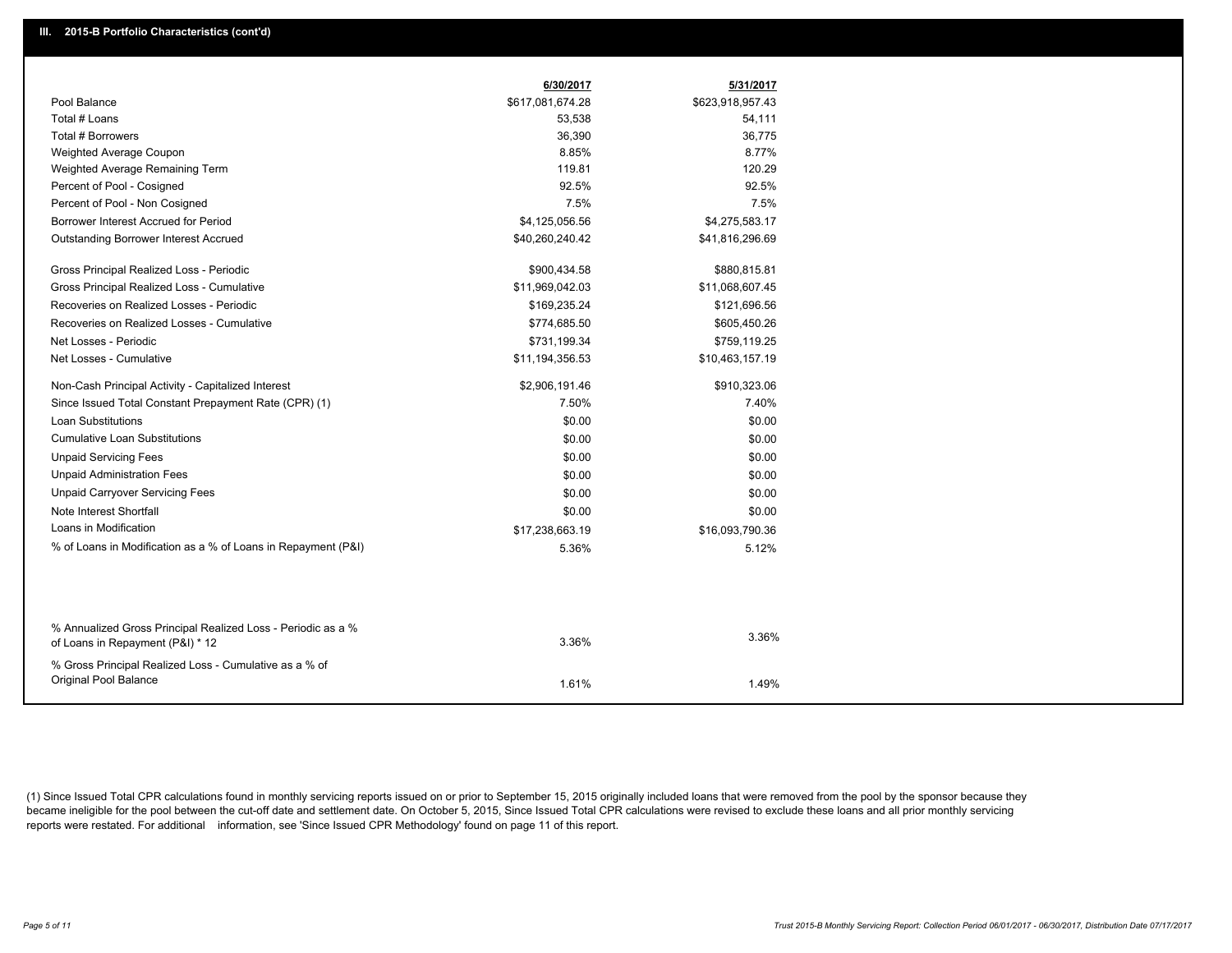#### **Loan Program**  A

|                                    | Weighted<br><b>Average Coupon</b> | # LOANS | <b>\$ AMOUNT</b> | $%$ *     |
|------------------------------------|-----------------------------------|---------|------------------|-----------|
| - Smart Option Interest-Only Loans | 7.63%                             | 11.659  | \$108,028,632.00 | 17.506%   |
| - Smart Option Fixed Pay Loans     | 8.75%                             | 14,711  | \$195,306,024.15 | 31.650%   |
| - Smart Option Deferred Loans      | 9.18%                             | 27.168  | \$313,747,018.13 | 50.844%   |
| - Other Loan Programs              | $0.00\%$                          | 0       | \$0.00           | $0.000\%$ |
| <b>Total</b>                       | 8.77%                             | 53,538  | \$617,081,674.28 | 100.000%  |

\* Percentages may not total 100% due to rounding

B

C

**Index Type**

|                       | Weighted<br><b>Average Coupon</b> | # LOANS     | <b>\$ AMOUNT</b> | $%$ *     |
|-----------------------|-----------------------------------|-------------|------------------|-----------|
| - Fixed Rate Loans    | 8.81%                             | 9,862       | \$129,782,714.53 | 21.032%   |
| - LIBOR Indexed Loans | 8.76%                             | 43,676      | \$487,298,959.75 | 78.968%   |
| - Other Index Rates   | $0.00\%$                          | $\mathbf 0$ | \$0.00           | $0.000\%$ |
| Total                 | 8.77%                             | 53,538      | \$617,081,674.28 | 100.000%  |

\* Percentages may not total 100% due to rounding

### **Weighted Average Recent FICO**

| 3,894  | \$40,435,383.87                                                                                                         | 6.553%   |
|--------|-------------------------------------------------------------------------------------------------------------------------|----------|
| 3,350  | \$36,259,032.50                                                                                                         | 5.876%   |
| 5,961  | \$67,939,091.69                                                                                                         | 11.010%  |
| 11.961 | \$138,970,890.45                                                                                                        | 22.521%  |
| 28,363 | \$333,341,056.66                                                                                                        | 54.019%  |
| 9      | \$136,219.11                                                                                                            | 0.022%   |
| 53,538 | \$617,081,674.28                                                                                                        | 100.000% |
|        |                                                                                                                         |          |
|        | 1 Includes trust private education loans where recent FICO is unavailable or obtaining recent FICO is prohibited by law |          |

WAC reflects WAC3 To conform with company standard reporting these sections now include Princial and Interest Accrued to Capitalize.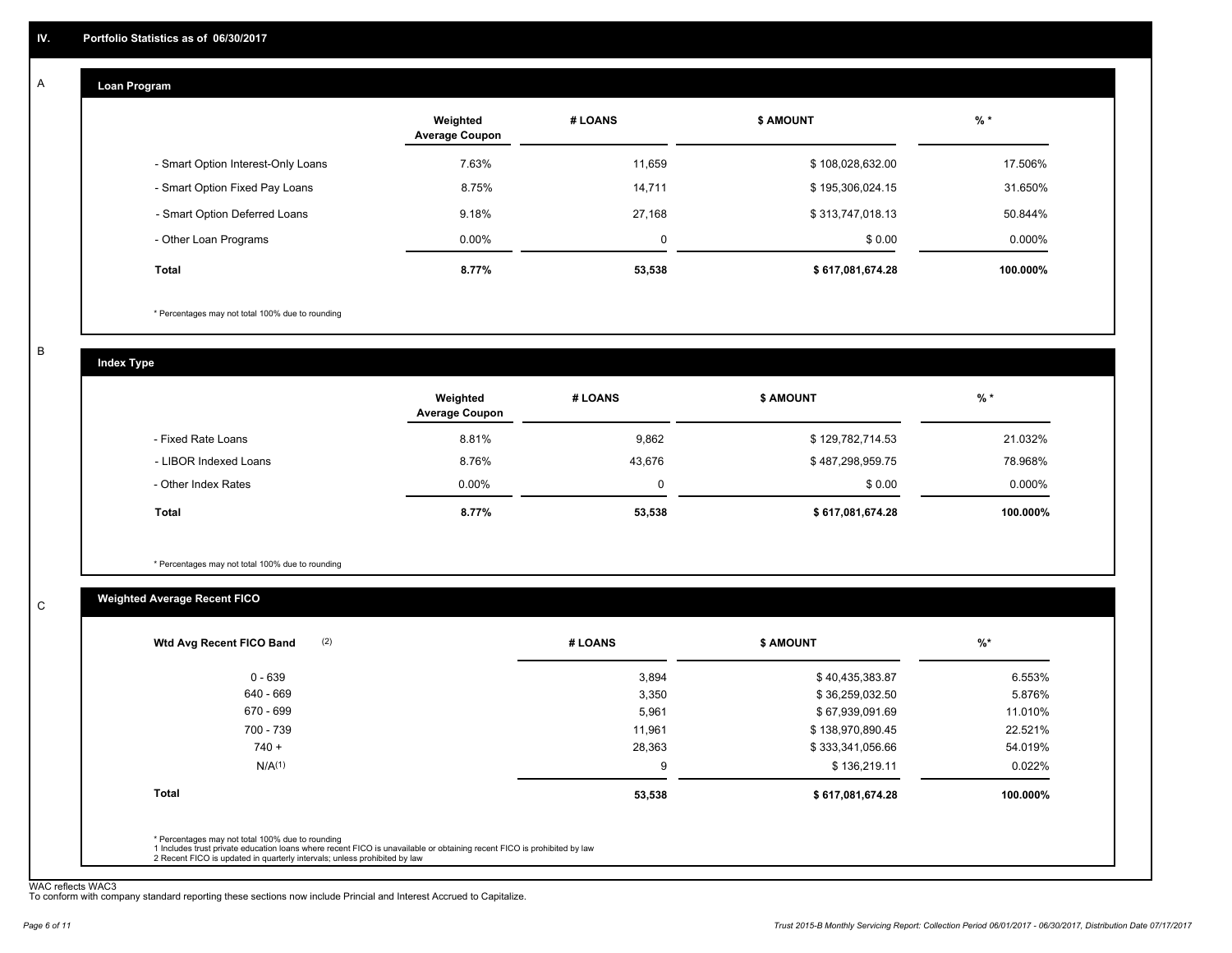| ۷. |       | 2015-B Reserve Account and Principal Distribution Calculations                             |                  |  |
|----|-------|--------------------------------------------------------------------------------------------|------------------|--|
| Α. |       | <b>Reserve Account</b>                                                                     |                  |  |
|    |       | Specified Reserve Account Balance                                                          | \$1,896,081.00   |  |
|    |       | <b>Actual Reserve Account Balance</b>                                                      | \$1,896,081.00   |  |
| В. |       | <b>Principal Distribution Amount</b>                                                       |                  |  |
|    | i.    | Class A Notes Outstanding                                                                  | \$402,668,219.16 |  |
|    | ii.   | Pool Balance                                                                               | \$617,081,674.28 |  |
|    | iii.  | First Priority Principal Distribution Amount (i - ii)                                      | \$0.00           |  |
|    |       |                                                                                            |                  |  |
|    | iv.   | Class A and B Notes Outstanding                                                            | \$472,668,219.16 |  |
|    | v.    | First Priority Principal Distribution Amount                                               | \$0.00           |  |
|    | vi.   | Pool Balance                                                                               | \$617,081,674.28 |  |
|    | vii.  | Specified Overcollateralization Amount                                                     | \$185,124,502.28 |  |
|    | viii. | Available Funds (after payment of waterfall items A through H)                             | \$8,482,543.48   |  |
|    | ix.   | <b>Class C Notes Outstanding</b>                                                           | \$50,000,000.00  |  |
|    | x.    | Regular Principal Distribution Amount (if (iv > 0, (iv - v) - (vi - vii), min(viii, ix))   | \$40,711,047.16  |  |
|    |       |                                                                                            |                  |  |
|    | xi.   | Pool Balance                                                                               | \$617,081,674.28 |  |
|    | xii.  | 10% of Initial Pool Balance                                                                | \$74,339,449.62  |  |
|    | xiii. | First Priority Principal Distribution Amount                                               | \$0.00           |  |
|    | xiv.  | Regular Principal Distribution Amount                                                      | \$40,711,047.16  |  |
|    | XV.   | Available Funds (after payment of waterfall items A through J)                             | \$0.00           |  |
|    |       | xvi. Additional Principal Distribution Amount (if(ix $\lt$ = x, min(xv, xi - xiii - xiv))) | \$0.00           |  |
|    |       |                                                                                            |                  |  |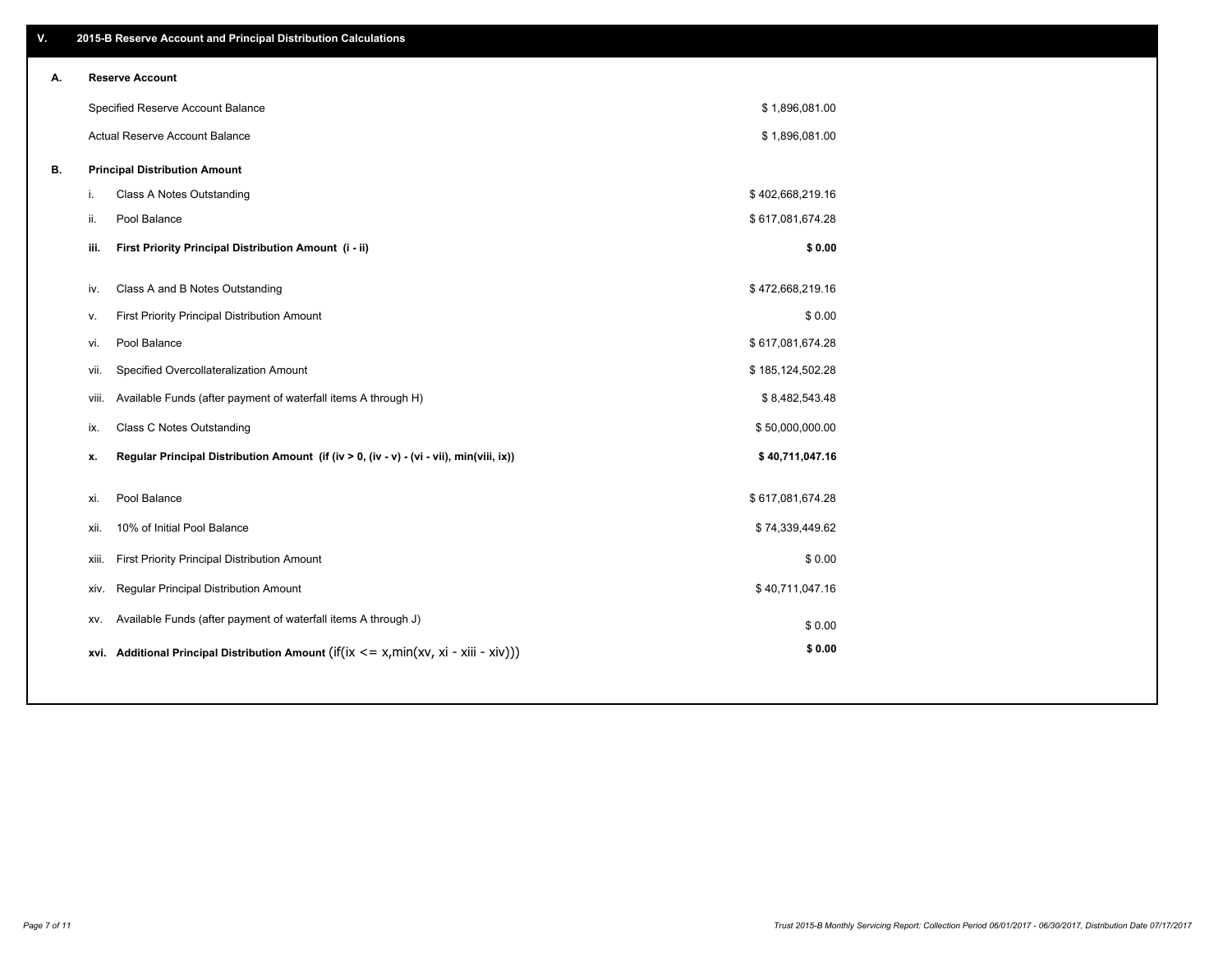|    |                                                                                   | Paid                 | <b>Funds Balance</b>             |
|----|-----------------------------------------------------------------------------------|----------------------|----------------------------------|
|    | <b>Total Available Funds</b>                                                      |                      | \$10,208,388.16                  |
| A  | <b>Trustee Fees</b>                                                               | \$0.00               | \$10,208,388.16                  |
| B  | <b>Servicing Fees</b>                                                             | \$390,948.08         | \$9,817,440.08                   |
| C  | i. Administration Fees<br>ii. Unreimbursed Administrator Advances plus any Unpaid | \$8,333.00<br>\$0.00 | \$9,809,107.08<br>\$9,809,107.08 |
| D  | Class A Noteholders Interest Distribution Amount                                  | \$934,896.93         | \$8,874,210.15                   |
| Ε  | First Priority Principal Payment                                                  | \$0.00               | \$8,874,210.15                   |
| F  | Class B Noteholders Interest Distribution Amount                                  | \$204,166.67         | \$8,670,043.48                   |
| G  | Class C Noteholders Interest Distribution Amount                                  | \$187,500.00         | \$8,482,543.48                   |
| H  | Reinstatement Reserve Account                                                     | \$0.00               | \$8,482,543.48                   |
|    | Regular Principal Distribution                                                    | \$8,482,543.48       | \$0.00                           |
| J  | <b>Carryover Servicing Fees</b>                                                   | \$0.00               | \$0.00                           |
| Κ  | Additional Principal Distribution Amount                                          | \$0.00               | \$0.00                           |
| L. | <b>Unpaid Expenses of Trustee</b>                                                 | \$0.00               | \$0.00                           |
| М  | Unpaid Expenses of Administrator                                                  | \$0.00               | \$0.00                           |
| N  | Remaining Funds to the Residual Certificateholders                                | \$0.00               | \$0.00                           |

#### **Waterfall Conditions**

|      | Pool Balance                                                                       | \$617,081,674.28 |  |  |  |  |  |
|------|------------------------------------------------------------------------------------|------------------|--|--|--|--|--|
|      | Class A and B Notes Outstanding                                                    | \$472,668,219.16 |  |  |  |  |  |
| iii. | Class C Noteholders' Interest Distribution Ratio (i / ii)                          | 130.55%          |  |  |  |  |  |
| iv.  | Minimum Ratio                                                                      | 110.00%          |  |  |  |  |  |
| V.   | Is the Class C Noteholders' Interest Distribution Condition Satisfied (iii $>$ iv) |                  |  |  |  |  |  |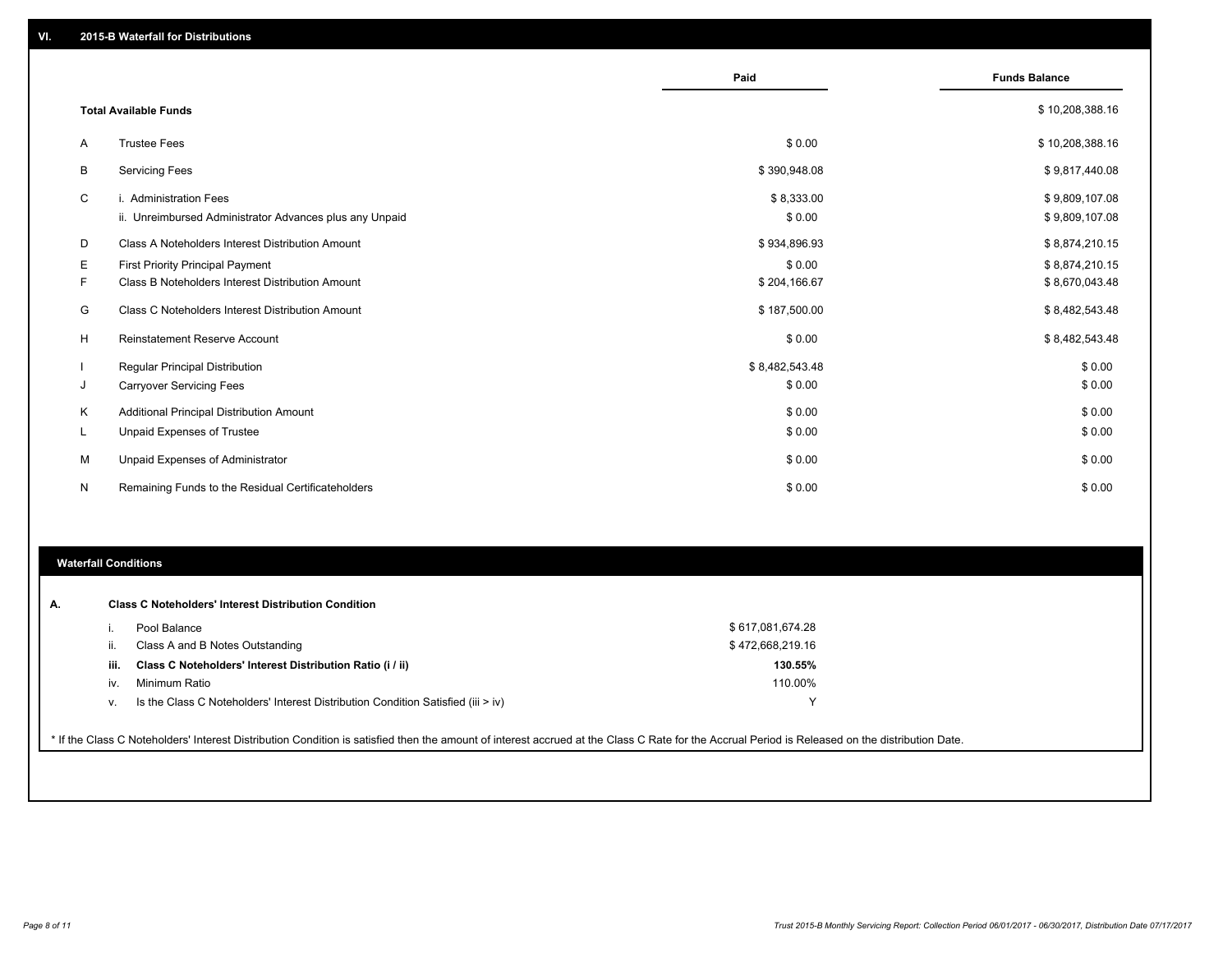| <b>Distribution Amounts</b>                                |                         |                         |                         |
|------------------------------------------------------------|-------------------------|-------------------------|-------------------------|
|                                                            | A1                      | A <sub>2</sub> A        | A <sub>2</sub> B        |
| Cusip/Isin                                                 | 78448QAA6               | 78448QAB4               | 78448QAC2               |
| <b>Beginning Balance</b>                                   | \$45,668,219.16         | \$192,000,000.00        | \$90,000,000.00         |
| Index                                                      | <b>LIBOR</b>            | <b>FIXED</b>            | <b>LIBOR</b>            |
| Spread/Fixed Rate                                          | 0.70%                   | 2.98%                   | 1.20%                   |
| Record Date (Days Prior to Distribution)                   | 1 NEW YORK BUSINESS DAY | 1 NEW YORK BUSINESS DAY | 1 NEW YORK BUSINESS DAY |
| Accrual Period Begin                                       | 6/15/2017               | 6/15/2017               | 6/15/2017               |
| <b>Accrual Period End</b>                                  | 7/17/2017               | 7/15/2017               | 7/17/2017               |
| Daycount Fraction                                          | 0.0888889               | 0.08333333              | 0.08888889              |
| Interest Rate*                                             | 1.85889%                | 2.98000%                | 2.35889%                |
| <b>Accrued Interest Factor</b>                             | 0.001652347             | 0.002483333             | 0.002096791             |
| <b>Current Interest Due</b>                                | \$75,459.73             | \$476,800.00            | \$188,711.20            |
| Interest Shortfall from Prior Period Plus Accrued Interest | $\mathsf{\$}$ -         | $\mathsf{\$}$ -         | $\mathcal{S}$ -         |
| <b>Total Interest Due</b>                                  | \$75,459.73             | \$476,800.00            | \$188,711.20            |
| <b>Interest Paid</b>                                       | \$75,459.73             | \$476,800.00            | \$188,711.20            |
| <b>Interest Shortfall</b>                                  | $$ -$                   | $\mathsf{\$}$ -         | $\mathsf{\$}$ -         |
| <b>Principal Paid</b>                                      | \$8,482,543.48          | $\mathsf{\$}$ -         | $\mathsf{\$}$ -         |
| <b>Ending Principal Balance</b>                            | \$37,185,675.68         | \$192,000,000.00        | \$90,000,000.00         |
| Paydown Factor                                             | 0.035791323             | 0.000000000             | 0.000000000             |
| <b>Ending Balance Factor</b>                               | 0.156901585             | 1.000000000             | 1.000000000             |

\* Pay rates for Current Distribution. For the interest rates applicable to the next distribution date, please see https://www.salliemae.com/about/investors/data/SMBabrate.txt.

**VII. 2015-B Distributions**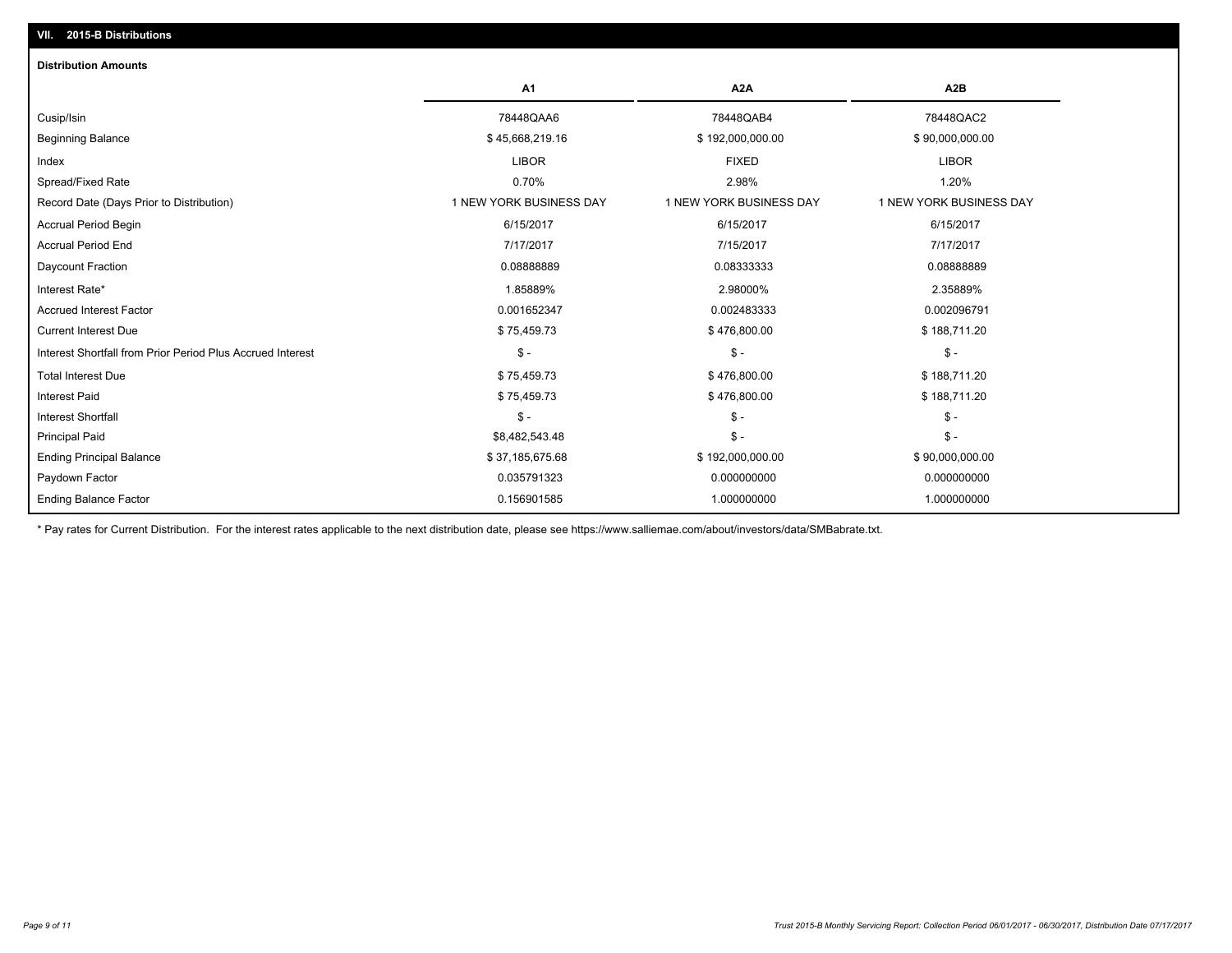|                                                            | A <sub>3</sub>          | в                       | c                       |
|------------------------------------------------------------|-------------------------|-------------------------|-------------------------|
| Cusip/Isin                                                 | 78448QAD0               | 78448QAE8               | 78448QAF5               |
| <b>Beginning Balance</b>                                   | \$75,000,000.00         | \$70,000,000.00         | \$50,000,000.00         |
| Index                                                      | <b>LIBOR</b>            | <b>FIXED</b>            | <b>FIXED</b>            |
| Spread/Fixed Rate                                          | 1.75%                   | 3.50%                   | 4.50%                   |
| Record Date (Days Prior to Distribution)                   | 1 NEW YORK BUSINESS DAY | 1 NEW YORK BUSINESS DAY | 1 NEW YORK BUSINESS DAY |
| <b>Accrual Period Begin</b>                                | 6/15/2017               | 6/15/2017               | 6/15/2017               |
| <b>Accrual Period End</b>                                  | 7/17/2017               | 7/15/2017               | 7/15/2017               |
| Daycount Fraction                                          | 0.0888889               | 0.08333333              | 0.08333333              |
| Interest Rate*                                             | 2.90889%                | 3.50000%                | 4.50000%                |
| <b>Accrued Interest Factor</b>                             | 0.002585680             | 0.002916667             | 0.003750000             |
| <b>Current Interest Due</b>                                | \$193,926.00            | \$204,166.67            | \$187,500.00            |
| Interest Shortfall from Prior Period Plus Accrued Interest | $\mathsf{\$}$ -         | $$ -$                   | \$ -                    |
| <b>Total Interest Due</b>                                  | \$193,926.00            | \$204,166.67            | \$187,500.00            |
| <b>Interest Paid</b>                                       | \$193,926.00            | \$204,166.67            | \$187,500.00            |
| <b>Interest Shortfall</b>                                  | $\mathsf{\$}$ -         | $\mathsf{\$}$ -         | $\mathsf{\$}$ -         |
| <b>Principal Paid</b>                                      | $S -$                   | $S -$                   | $S -$                   |
| <b>Ending Principal Balance</b>                            | \$75,000,000.00         | \$70,000,000.00         | \$50,000,000.00         |
| Paydown Factor                                             | 0.000000000             | 0.000000000             | 0.000000000             |
| <b>Ending Balance Factor</b>                               | 1.000000000             | 1.000000000             | 1.000000000             |

\* Pay rates for Current Distribution. For the interest rates applicable to the next distribution date, please see https://www.salliemae.com/about/investors/data/SMBabrate.txt.

**VII. 2015-B Distributions**